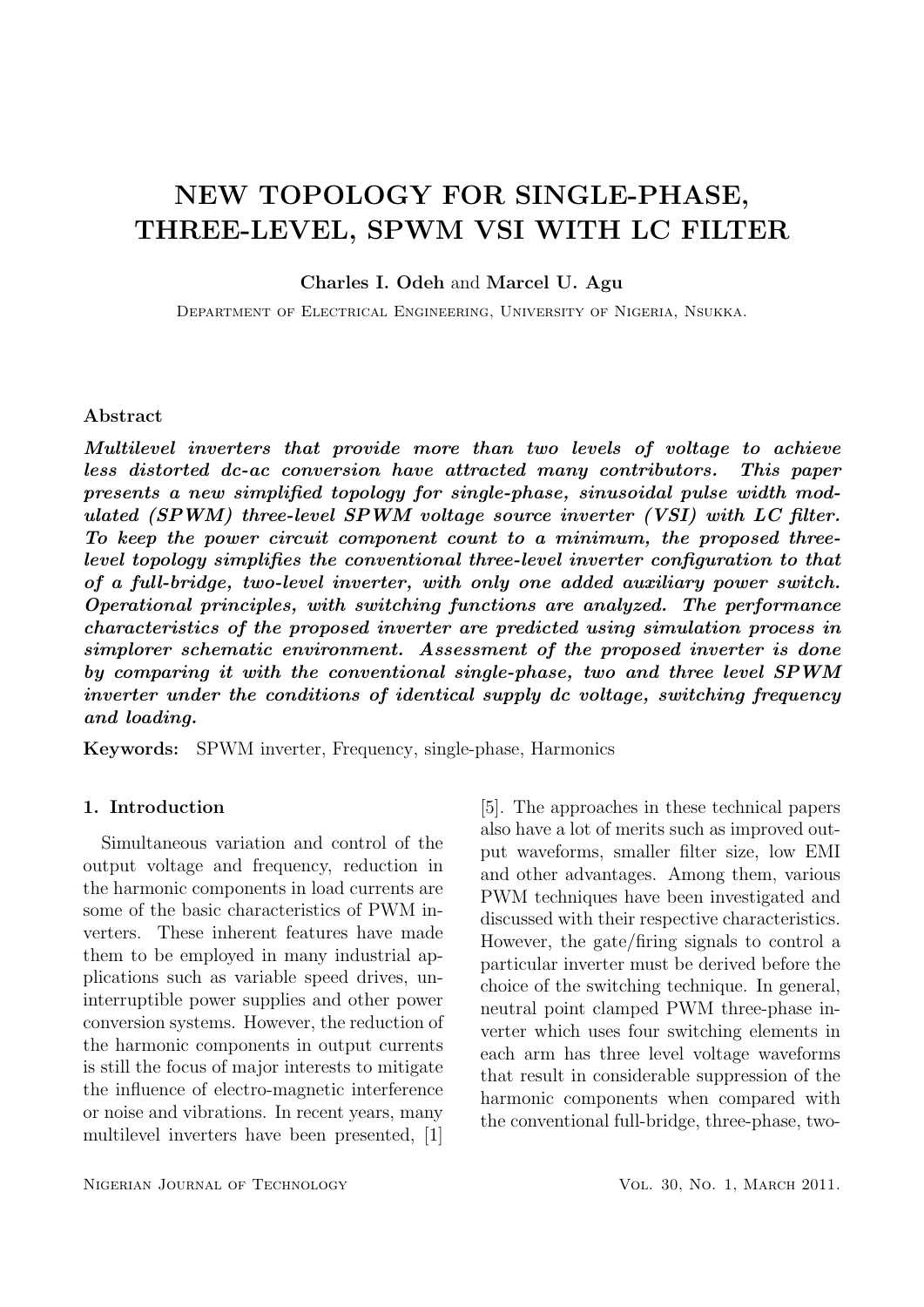level PWM inverter. However, this is not the case with single-phase PWM inverters. In these days, the popular single-phase inverters adopt the full-bridge type using approximate sinusoidal modulation technique. The output voltage in them has two values: zero and positive supply dc voltage levels in the positive half cycle. Hence, the harmonic components of their output voltage are determined by the carrier frequency. Moreover, the harmonic reduction in them is limited to a certain degree.

As a solution, this paper presents a singlephase, three-level PWM inverter whose output voltage has three values: zero, half and full supply dc voltage levels in the positive half cycle. The proposed inverter can reduce the harmonic components compared with that of the conventional full-bridge, two-level PWM inverter under the condition of identical supply dc voltage, switching frequency and loading. Operational principles and switching functions are analysed. Simulation results are presented to verify the validity of the proposed inverter.

# 2. Configuration and Operational Principles of the Proposed Inverter.



Figure 1: Power circuit of the proposed Single-Phase, Three-level PWM inverter.

The proposed single-phase, three-level PWM inverter power circuit is shown in figure 1. One switching element and four clamping diodes are added in the conventional fullbridge inverter circuit and are connected to the center-tap of the dc power supply. Proper gating control of the auxiliary power switch

| OFF conditions. |         |                  |                 |
|-----------------|---------|------------------|-----------------|
| ON              | Node a  | Node b           | Output          |
| switches        | voltage | voltage          | voltage         |
|                 | $(v_a)$ | $(v_b)$          | $(v_{ab} = vo)$ |
| $S_1, S_4$      |         |                  | $+V_s$          |
| $S_5, S_4$      | $V_s/2$ |                  | $+V_s/2$        |
| $S_2$ , $S_4$   |         | $\left( \right)$ | 0               |
| $(S_1, S_3)$    |         |                  |                 |
| $S_2, S_5$      |         | $V_s/2$          | $-V_s/2$        |
| $S_2, S_3$      |         |                  | $-V_{\rm s}$    |

Table 1: Output voltage according to the switch ON-

can generate half level of the dc supply voltage. The operation of the proposed inverter can be divided into ten switching states as illustrated in Figure 2.

Operational states of the conventional twolevel inverter are shown in figure  $2(i)$ , (ii), (v), (vi), (vii) and (viii) in sequence; and additional states in the proposed inverter synthesizing half level of dc bus voltage are shown in figure  $2(iii)$ , (iv), (ix) and (x). The additional switch, s5 must be properly triggered considering the direction of the load current, io. The switching patterns adopted in the proposed inverter are illustrated in Figure 3; and the output voltage levels according to the switch on-off conditions are shown in Table 1.

Basic principle of the proposed switching strategy is to generate triggering signals by comparing the reference signal with two disposed carrier waves having the same frequency and in phase, but different offset voltages. If the required output voltage for a certain load can be produced using only the half of the dc bus voltage, only the lower carrier wave is compared with reference signal. Power switches S2, S3 and S5 are used to generate the output voltage. In this case, the modulation index is equal or less than 0.5 and the behaviour of the proposed inverter is similar to that of conventional full-bridge, two-

# Nigerian Journal of Technology Vol. 30, No. 1. March 2011.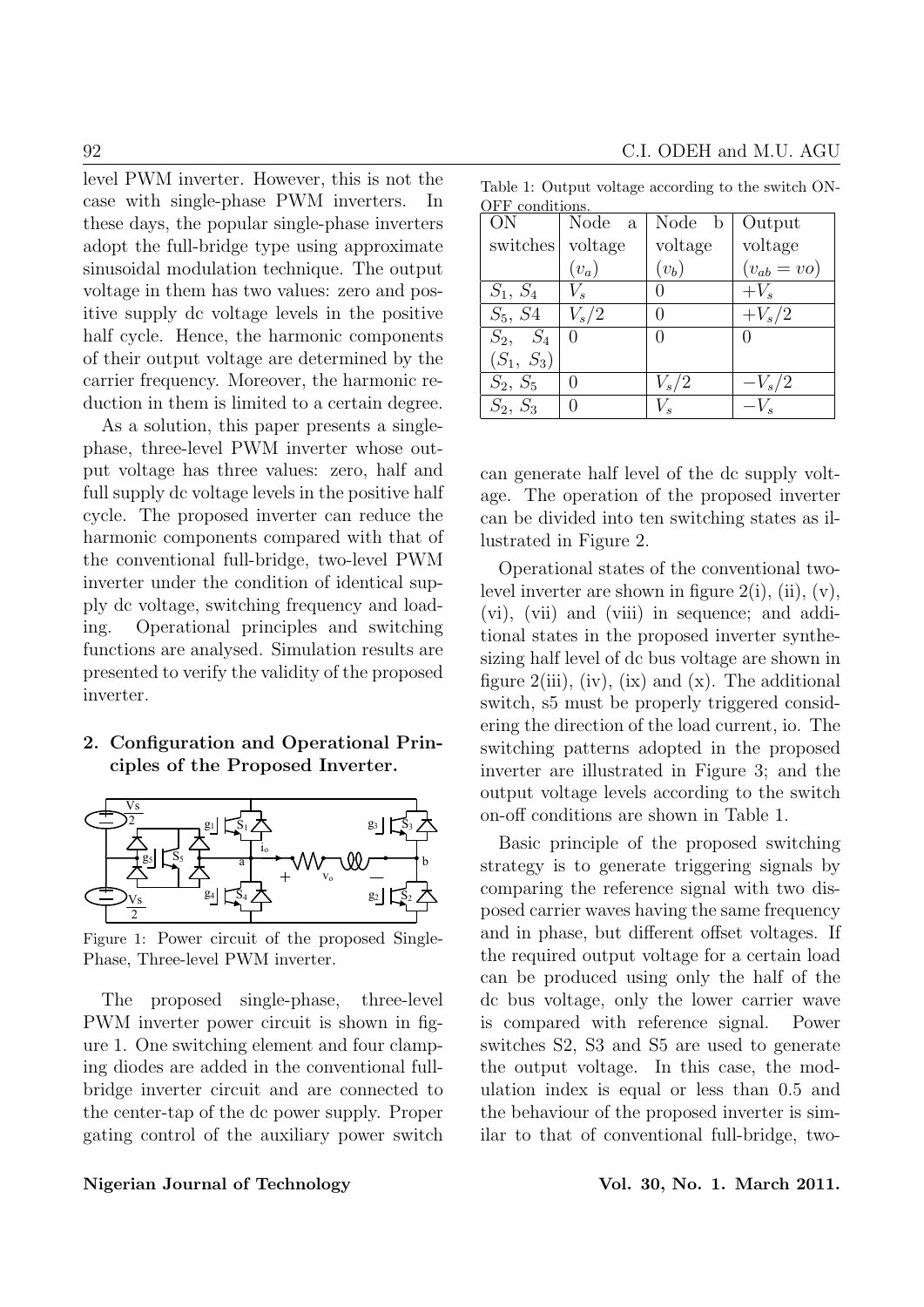

 Figure 2: Operation states according to the switch on-off conditions and the direction of load current. (i) state 1:  $v_o = v_s$ ,  $i_o + ve$ . (ii) state 2:  $v_o = v_s$ ,  $i_o - ve$ . (iii) state 3:  $v_o = v_s/2$ ,  $i_o + ve$ . (iv) state 4:  $v_o = v_s/2$ ,  $i_o - ve$ . (v) state 5:  $v_o = 0$ ,  $i_o + ve$ . (vi) state 6:  $v_o = 0$ ,  $i_o - ve$ . (vii) state 7:  $v_o = -v_s$ ,  $i_o - ve$ . (viii) state 8:  $v_o = -v_s$ ,  $i_o + ve$ . (ix) state 9:  $v_o = -v_s/2$ ,  $i_o - ve$ . (x) state 10:  $v_o = -v_s/2, i_o + ve.$ 

Nigerian Journal of Technology (Vol. 30, No. 1. March 2011.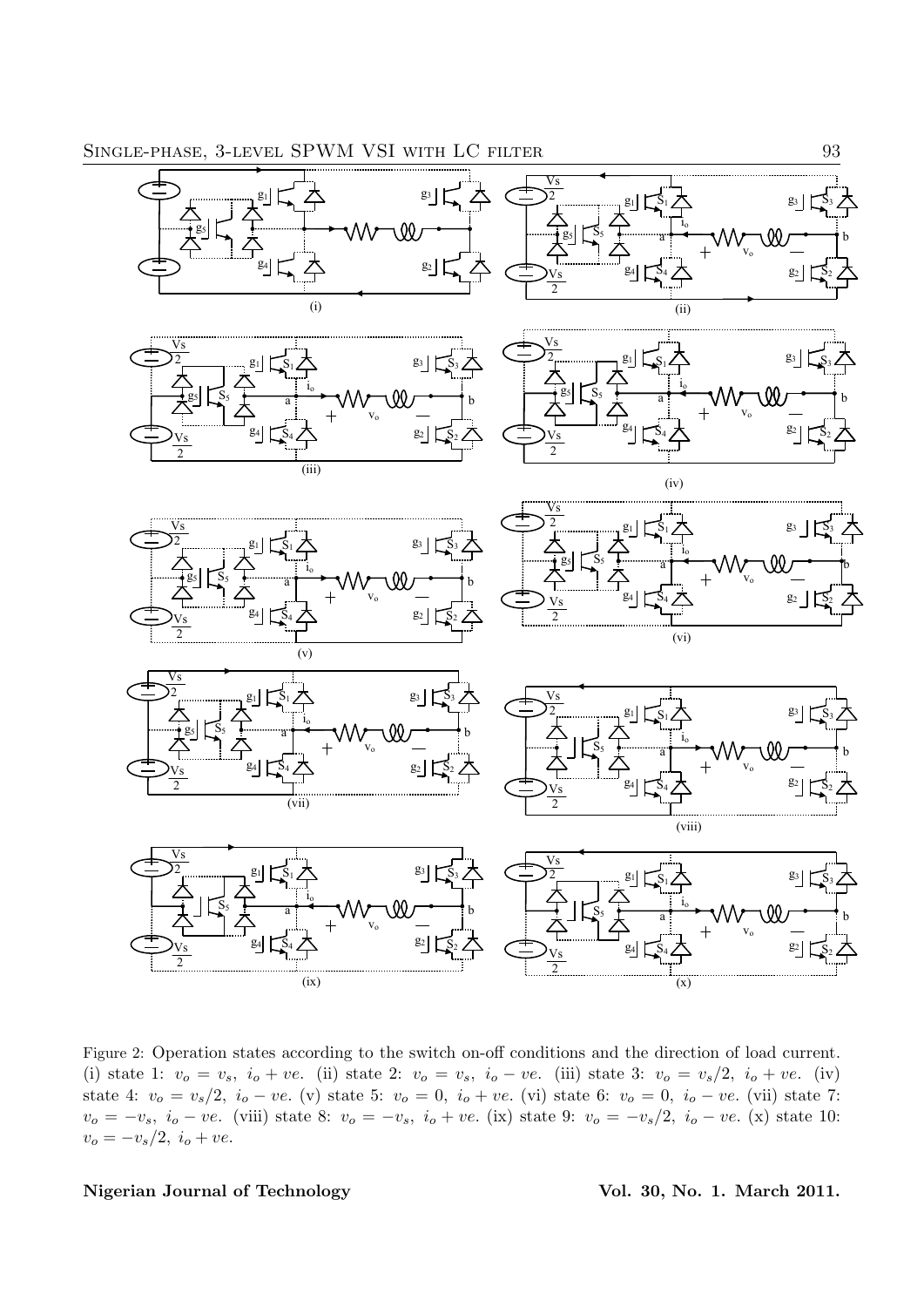

Figure 3: Switching pattern of the proposed single-phase, three-level PWM inverter.

level PWM inverter. This is just the first operational mode. On the other hand, if the modulation index is increased beyond 0.5, it comes into the second mode, and all the power switches are employed to generate the threelevel output voltage. In this mode, the switching functions are produced by the comparison of the reference modulating signal with the upper and lower triangular carrier waves. Depending on the amplitude of the reference signal vref, the operational interval of each mode varies within a certain period. The modes are separated as

Mode A : 
$$
0 < \omega t \theta_1
$$
,  $\theta_2 < \omega t \pi$ ;  
Mode B :  $\theta_1 < \omega t \le \theta_2$   
Mode C :  $\pi < \omega t \le \theta_3$ ,  $\theta_4 < \omega t \le 2\pi$ ; (1)  
Mode D :  $\theta_3 < \omega t \le \theta_4$ 

The phase angles  $\theta_1$  through  $\theta_4$  depend on the Amplitude modulation index  $M_a$ . The modulation index of the proposed three-level

### Nigerian Journal of Technology Vol. 30, No. 1. March 2011.

inverter is defined as [6]

$$
M_a = \frac{A_m}{2A_c} \tag{2}
$$

where  $A_m$  is the peak value of the reference signal and  $A_c$  is the peak-to-peak value of the carrier signal. When the modulation index is less than 0.5, the phase angle displacement is equal to

$$
\theta_1 = \theta_2 = \frac{\pi}{2}, \ \theta_3 = \theta_4 = \frac{3\pi}{2}
$$
\n(3)

However, if the modulation index is above 0.5, the phase angle displacement is determined by

$$
\theta_1 = \sin^{-1}\left(\frac{A_c}{A_m}\right), \ \ \theta_2 = \pi - \theta_1, \n\theta_3 = \pi + \theta_1, \ \ \theta_4 = 2\pi - \theta_1
$$
\n(4)

By comparing the reference signal with the respective carrier signals, the control signals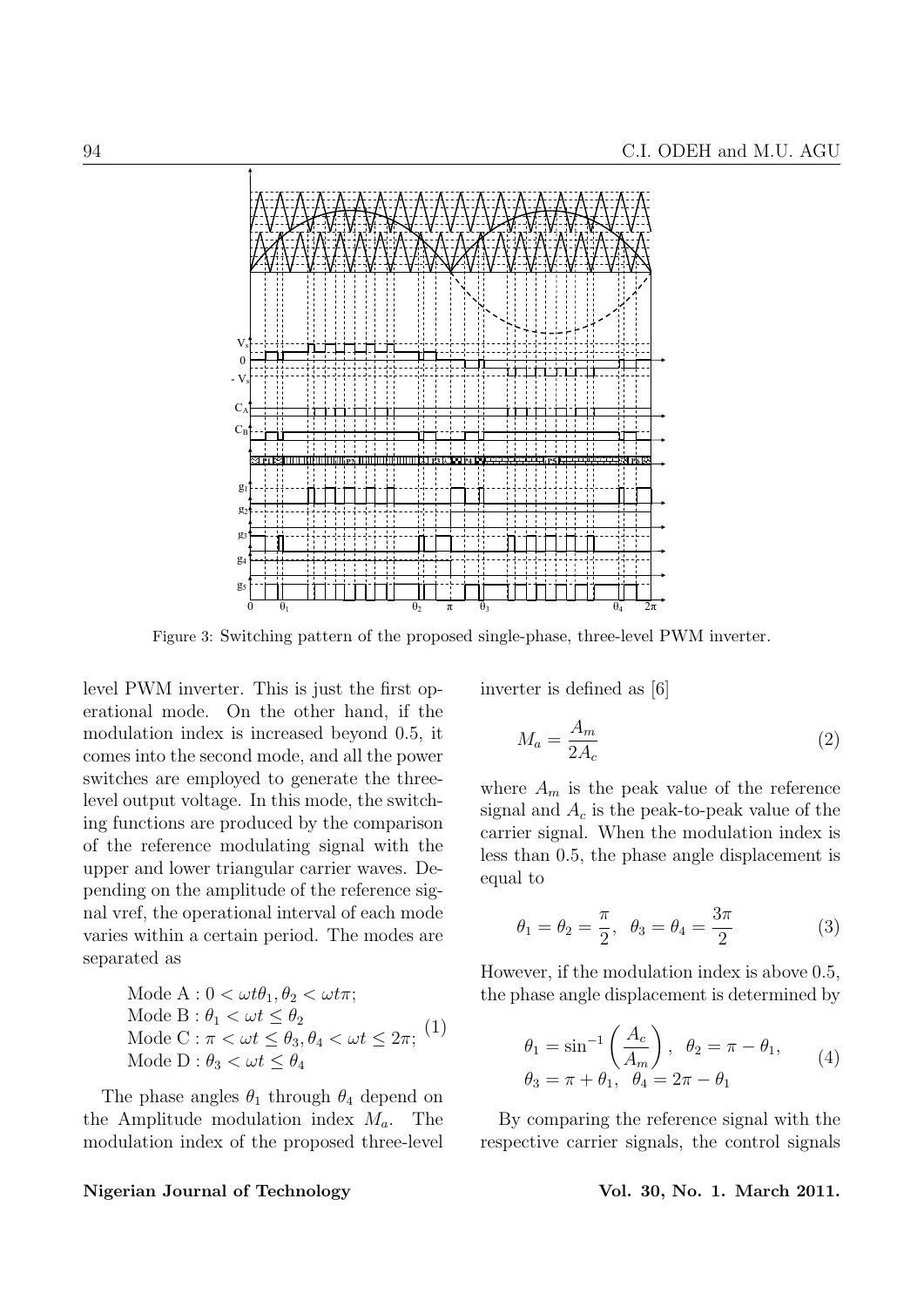$C_A$  and  $C_B$  are generated as shown in figure 3. Consequently, the switching signals  $g_1$ through  $g_5$  of the proposed inverter are derived from the use of basic logic gates on the signals  $C_A$ ,  $C_B$  and the phase angle displacements; equation (5) gives the respective logical operations.

$$
g_1 = \overline{C_A}P_2 + \overline{C_B}P_4 + \overline{C_B}P_6; g_2 = P_4 + P_5 + P_6; g_3 = \overline{C_B}P_2 + \overline{C_B}P_3 + \overline{C_A}P_5; g_4 = P_1 + P_2 + P_3; g_5 = C_BP_1 + C_AC_BP_2 + C_BP_3 + C_BP_4 + C_AC_BP_5 + C_BP_6
$$
 (5)

From the two disposed carrier waves and output voltage in figure 3, the analysis of the harmonic components in the proposed inverter can be performed. The output voltage produced by the comparison of the reference signal and the two carrier waves can be expressed as

$$
V_o(\theta) = A_o + \sum_{n=1}^{\infty} (A_n \cos n\theta + B_n \sin n\theta)(6)
$$

If there are P pulses per a quarter period, and it is an odd number, the coefficients Bn and A0 would be zero. Thus, equation (6) simplifies to

$$
V_o(\theta) = A_o + \sum_{n=1,3,5,...}^{\infty} (A_n \cos n\theta)
$$
 (7)

where m is a pulse number.

The Fourier series coefficients of the conventional single-phase, full-bridge, sinusoidal PWM inverter is given by

$$
A_n = \frac{2V_s}{n\pi} \sum_{m=1}^{P} \{ (-1)^m \sin(n\alpha_m) \} \tag{8}
$$

# 3. Performance Estimation of the Proposed Inverter

Reduction in the harmonic components of the output voltage synthesized by an inverter system is highly needed as it alleviates the output current ripples; as well as minimizes the size of the output filter. Simulation study is carried out on the proposed single-phase, three-level inverter to evaluate its characteristic performance. The simulation is done in the SIMPLORER schematic environment.

Figure 4(i) through 4(viii) show the simulated waveforms of the output voltage and load current as the modulation index is varied from 0.4 to 1.4 in steps of 0.4 for the conventional single-phase, two-level and the proposed three-level inverters.

When the modulation index equal or less than 0.5, the behaviour of the proposed inverter is similar to that of the conventional full-bridge, two-level inverter which is controlled by a sinusoidal PWM. However, if the modulation index is greater than 0.5, the behaviour of the two inverter models become different. The proposed three-level inverter comes into the second mode, and the conventional two-level only changes its pulse-width. To increase further the amplitude of the fundamental frequency component in the output voltage, the modulation index may be increased beyond unity for both inverters. In this case, the output voltage waveforms degenerate from a pulse-width modulated waveform into a nearly square wave as shown in figure  $4(vii)$  and  $(viii)$ .

Figure 5 shows a comparison of each harmonic component distribution for the conventional two-level and the proposed threelevel inverters. They are compared up to 100 order harmonic components according to the variation of the modulation index. With modulation index of 0.4, both inverters have nearly similar harmonic components distribu-

### Nigerian Journal of Technology **Vol. 30, No. 1. March 2011**.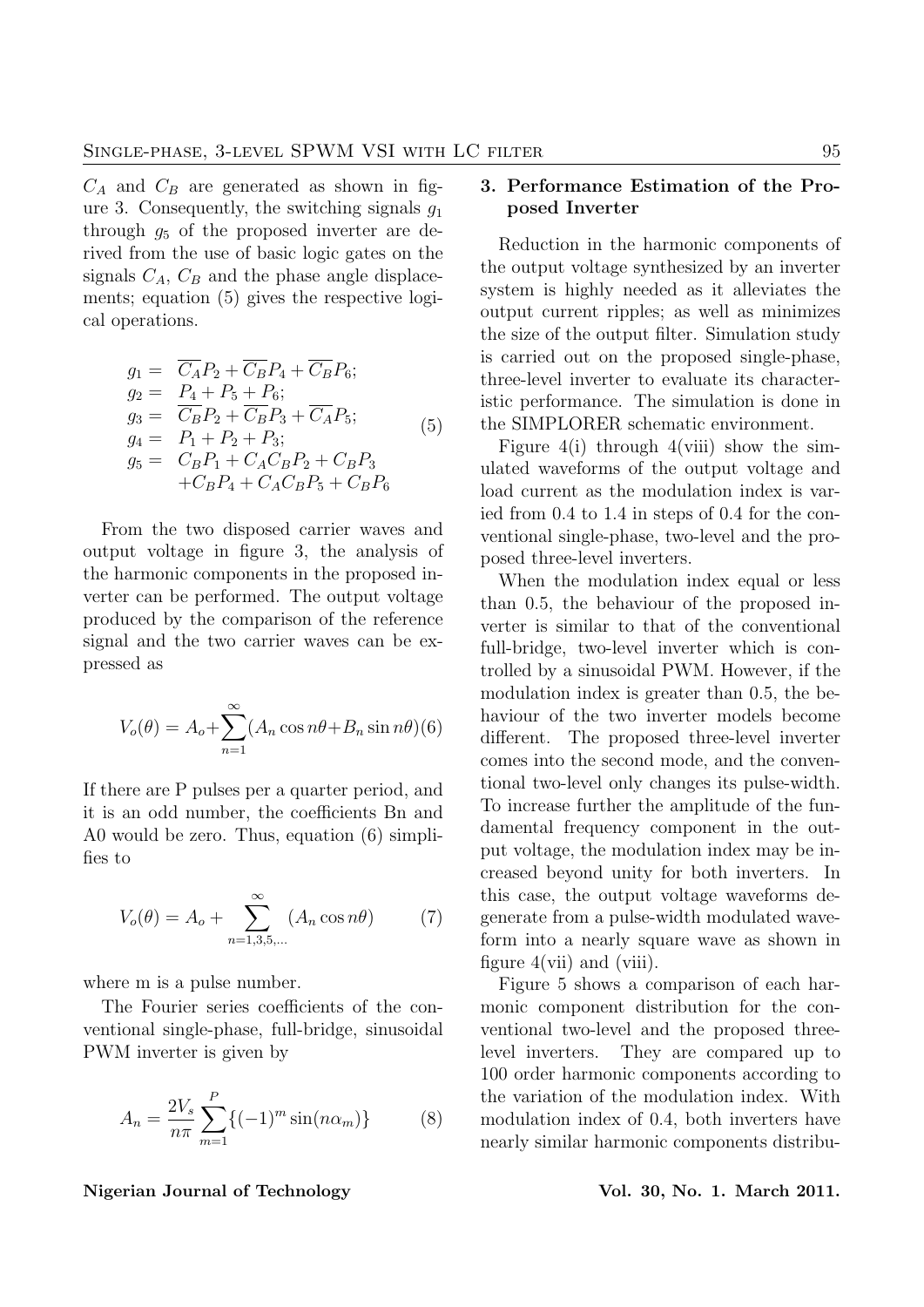

Figure 4: Simulated output voltage and load current with modulation index, Ma. (i) Conventional,  $Ma = 0.4$ . (ii) Proposed, Ma = 0.4. (iii) Conventional, Ma = 0.8. (iv) Proposed, Ma = 0.8. (v) Conventional, Ma = 1. (vi) Proposed, Ma = 1. (vii) Conventional, Ma = 1.4. (viii) Proposed, Ma =

 $1.4.$  Nigerian Journal of Technology

Vol. 30, No. 1. March 2011.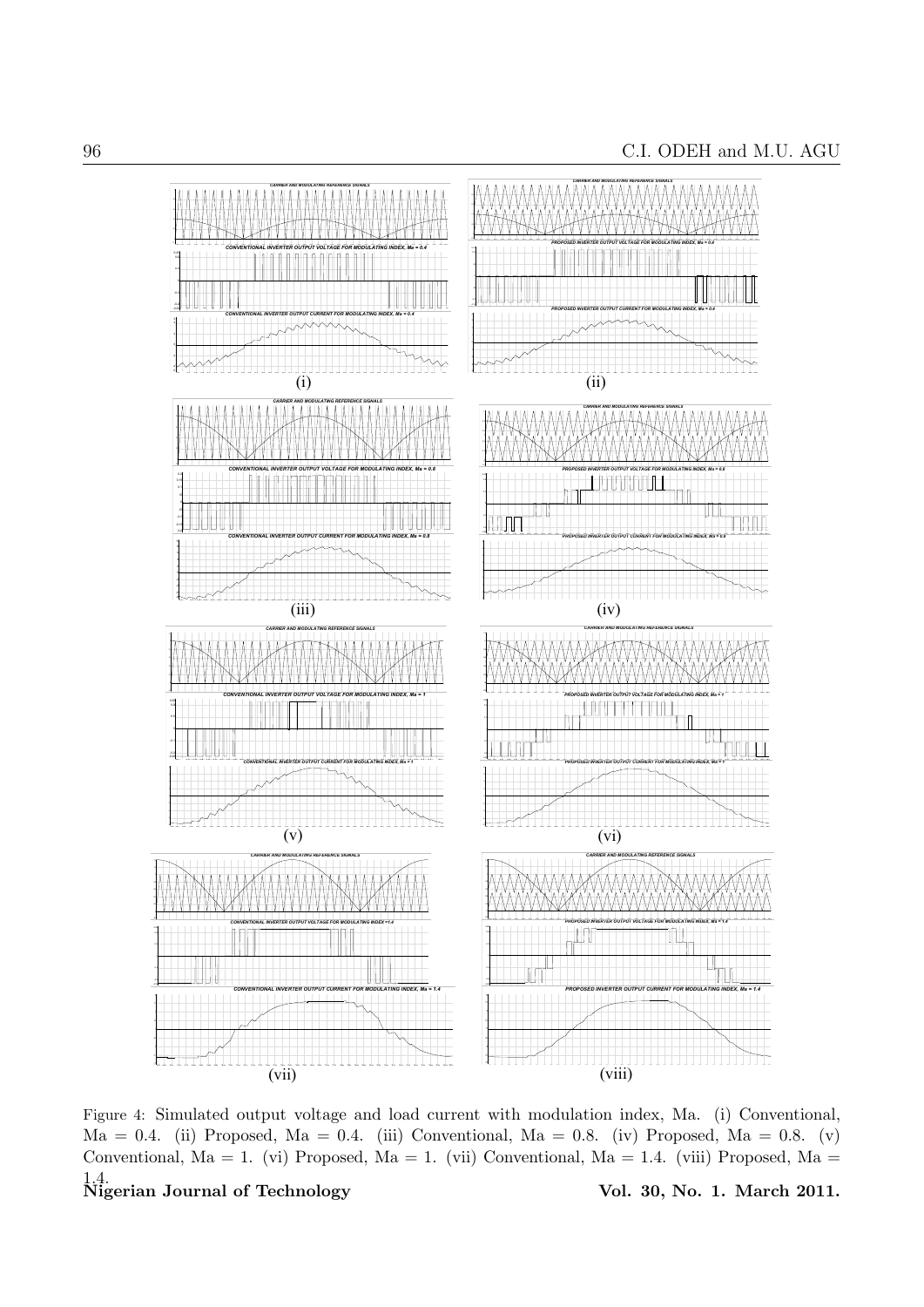

Figure 5: Comparison of each harmonic component. (a)  $Ma = 0.4$ . (b)  $Ma = 0.8$ . (c)  $Ma = 1$ . (d) Ma  $= 1.4.$ 

tion, differing in their quantities because of their different pulse widths and amplitude of the used input dc source. In the range Ma 1.0, the harmonic components of the proposed inverter are smaller than those of the conventional two-level inverter. However, in the over-modulation region, the output voltages of both inverters contain more harmonics in the lower order. Beside, the harmonics with dominant amplitudes in the linear range Ma 1.0 are recessive during over-modulation as shown in figure 5(d). It can also be inferred from the displayed spectra that the amplitude of the fundamental frequency component does not vary linearly with the amplitude modulation ratio, Ma. Figure 6 shows a comparison of the total harmonic distortion, THD of the output current for both inverters. From this graph, it is clear that the THD of the proposed inverter has lower values than those of

Table 2: A Comparison of the 3-level, diode-clamped and the proposed inverters.

|            | Diode clamped         | Proposed              |
|------------|-----------------------|-----------------------|
| Main       | $2(m+1)$              | $2m-1$                |
| switches   |                       |                       |
| Main       | $3(m+1)$              | $2(m+1)$              |
| diodes     |                       |                       |
| Gate-      | $2(m+1)$              | $2m-1$                |
| Amp        |                       |                       |
| $DC$ -link | <b>Bulk Capacitor</b> | <b>Bulk Capacitor</b> |

the conventional two-level inverter.

Furthermore, the power circuit of the proposed inverter is compared with that of conventional single-phase, three-level, diodeclamped inverter shown in Figure 7.

The comparison between the diode-clamped and the proposed three-level, single-phase inverters is listed in Table 2; where m is the number of output voltage levels per half cy-

# Nigerian Journal of Technology Vol. 30, No. 1. March 2011.

 $\tilde{10}$ r

n<br>100

- 7<br>100

100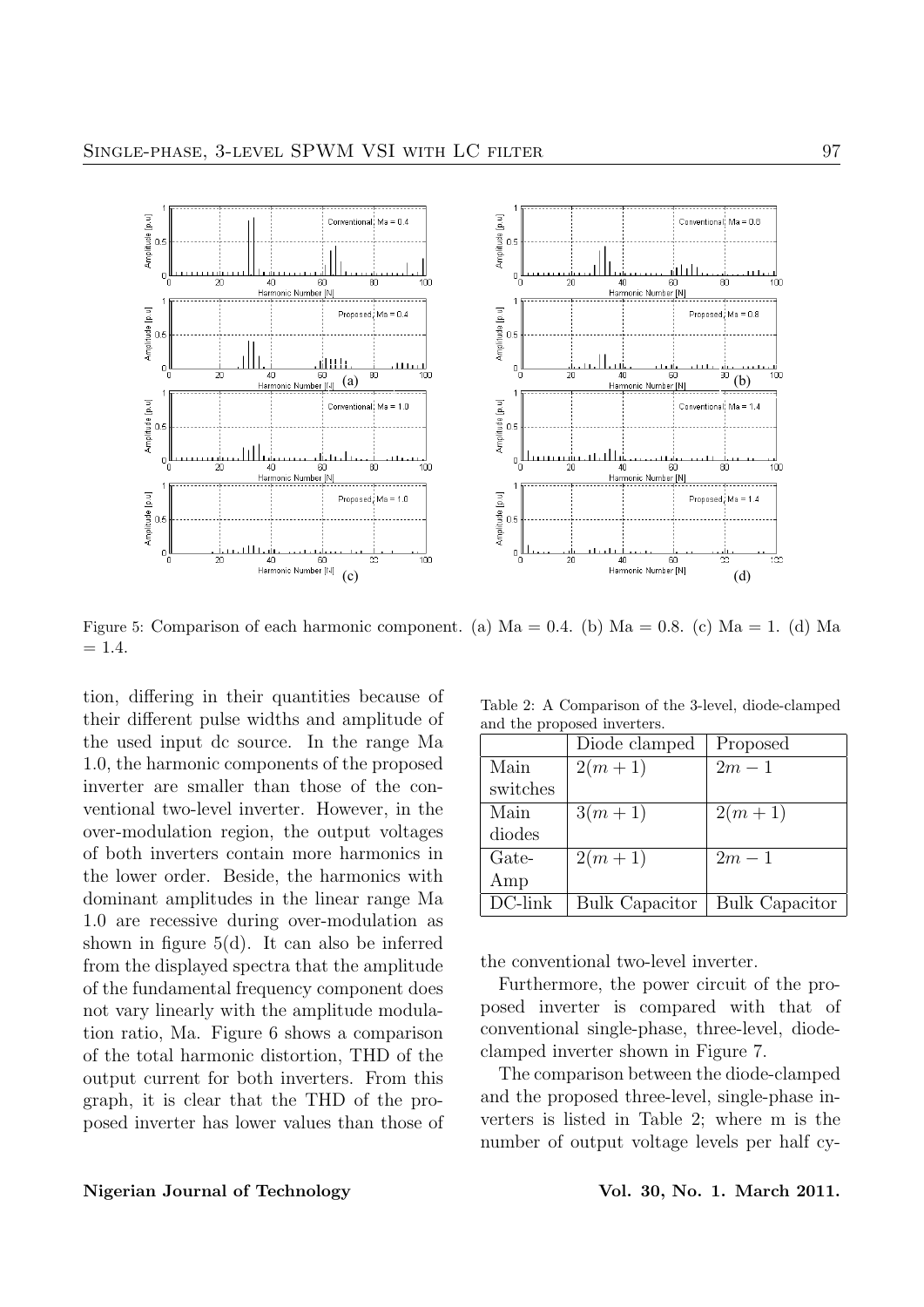

Figure 6: Total harmonic distortion according to the variation of the modulation index.



Figure 7: Conventional single-phase, Three-level Diode-clamped Voltage source inverter.

cle:  $m = 3$ . From Table 2, the most outstanding advantage of the proposed inverter is the reduced number of power switches, and of course their corresponding gate-amp. But both inverter topologies need a large value of capacitor to prevent the asymmetry of dc-link voltages.

# 4. Conclusion

This paper has presented a single-phase, three-level PWM inverter that drastically reduced the harmonic components of output voltage and load current inherent in the conventional two-level, single-phase inverter. The operational principles and switching functions have been analyzed. Reduction in the number of power circuit, power semiconductor switching devices associated with the proposed inverter topology when compared with the conventional single-phase, three-level, diodeclamped VSI has been shown. Simulation re